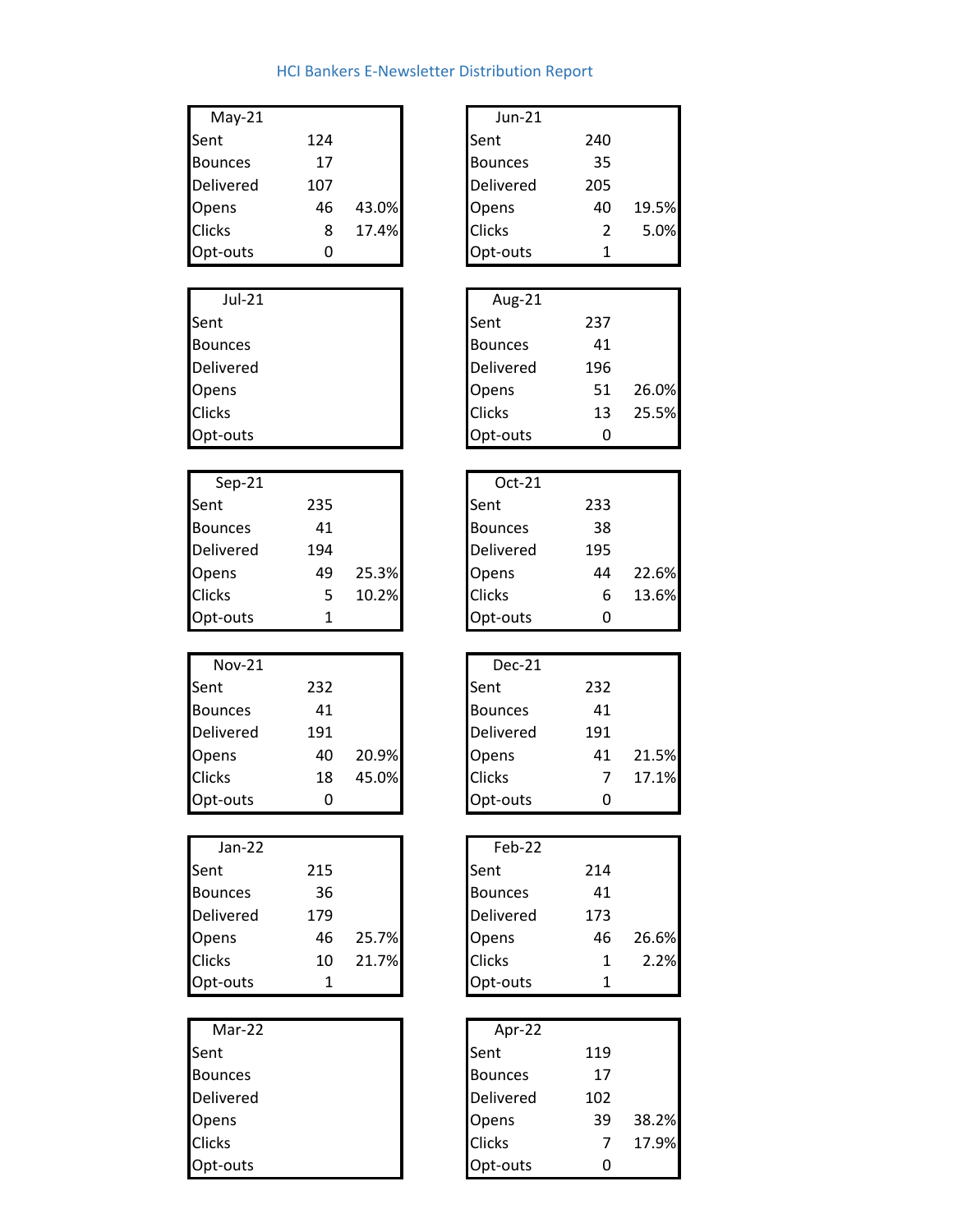## HCI PTOs E‐Newsletter Distribution Report

| $May-21$         |    |       | Jun-21           |    |
|------------------|----|-------|------------------|----|
| Sent             | 16 |       | Sent             | 17 |
| <b>Bounces</b>   | 3  |       | <b>Bounces</b>   | 3  |
| <b>Delivered</b> | 13 |       | <b>Delivered</b> | 14 |
| Opens            | 6  | 46.2% | Opens            | 5  |
| <b>Clicks</b>    |    | 0.0%  | <b>Clicks</b>    | 1  |
| Opt-outs         |    |       | Opt-outs         |    |

| Jul-21         | Aug-21              |
|----------------|---------------------|
| Sent           | Sent<br>17          |
| <b>Bounces</b> | 3<br><b>Bounces</b> |
| Delivered      | Delivered<br>14     |
| Opens          | Opens<br>4          |
| <b>Clicks</b>  | <b>Clicks</b><br>1  |
| Opt-outs       | Opt-outs            |

| $Sep-21$         |    |       | $Oct-21$         |    |
|------------------|----|-------|------------------|----|
| Sent             | 16 |       | Sent             | 17 |
| <b>Bounces</b>   |    |       | <b>Bounces</b>   | 3  |
| <b>Delivered</b> | 13 |       | <b>Delivered</b> | 14 |
| Opens            |    | 53.8% | Opens            | 4  |
| <b>Clicks</b>    |    | 28.6% | <b>Clicks</b>    |    |
| Opt-outs         |    |       | Opt-outs         |    |

| <b>Nov-21</b>    |    |       | Dec-21         |    |
|------------------|----|-------|----------------|----|
| Sent             | 16 |       | Sent           | 16 |
| <b>Bounces</b>   |    |       | <b>Bounces</b> | 4  |
| <b>Delivered</b> | 12 |       | Delivered      | 12 |
| Opens            |    | 41.7% | Opens          | 7  |
| <b>Clicks</b>    |    | 20.0% | <b>Clicks</b>  | 1  |
| Opt-outs         |    |       | Opt-outs       |    |

| $Jan-22$         |    |       | Feb-22           |    |
|------------------|----|-------|------------------|----|
| Sent             | 16 |       | Sent             | 17 |
| <b>Bounces</b>   |    |       | <b>Bounces</b>   | 4  |
| <b>Delivered</b> | 12 |       | <b>Delivered</b> | 13 |
| Opens            |    | 41.7% | Opens            | 9  |
| <b>Clicks</b>    |    | 0.0%  | <b>Clicks</b>    | 1  |
| Opt-outs         |    |       | Opt-outs         |    |

| Mar-22         | Apr-22           |    |       |
|----------------|------------------|----|-------|
| Sent           | Sent             | 17 |       |
| <b>Bounces</b> | <b>Bounces</b>   |    |       |
| Delivered      | <b>Delivered</b> | 13 |       |
| Opens          | Opens            |    | 53.8% |
| <b>Clicks</b>  | <b>Clicks</b>    |    | 0.0%  |
| Opt-outs       | Opt-outs         |    |       |

| $May-21$       |                |       | <b>Jun-21</b>  |                |       |
|----------------|----------------|-------|----------------|----------------|-------|
| Sent           | 16             |       | Sent           | 17             |       |
| <b>Bounces</b> | 3              |       | <b>Bounces</b> | 3              |       |
| Delivered      | 13             |       | Delivered      | 14             |       |
| Opens          | 6              | 46.2% | Opens          | 5              | 35.7% |
| Clicks         | 0              | 0.0%  | Clicks         | 1              | 20.0% |
| Opt-outs       | 0              |       | Opt-outs       | 0              |       |
|                |                |       |                |                |       |
| Jul-21         |                |       | Aug-21         |                |       |
| Sent           |                |       | Sent           | 17             |       |
| <b>Bounces</b> |                |       | <b>Bounces</b> | 3              |       |
| Delivered      |                |       | Delivered      | 14             |       |
| Opens          |                |       | Opens          | 4              | 28.6% |
| Clicks         |                |       | Clicks         | 1              | 25.0% |
| Opt-outs       |                |       | Opt-outs       | 0              |       |
|                |                |       |                |                |       |
| $Sep-21$       |                |       | Oct-21         |                |       |
| Sent           | 16             |       | Sent           | 17             |       |
| <b>Bounces</b> | 3              |       | <b>Bounces</b> | 3              |       |
| Delivered      | 13             |       | Delivered      | 14             |       |
| Opens          | $\overline{7}$ | 53.8% | Opens          | 4              | 28.6% |
| Clicks         | $\overline{2}$ | 28.6% | Clicks         | 0              | 0.0%  |
| Opt-outs       | 0              |       | Opt-outs       | 0              |       |
|                |                |       |                |                |       |
| <b>Nov-21</b>  |                |       | <b>Dec-21</b>  |                |       |
| Sent           | 16             |       | Sent           | 16             |       |
| <b>Bounces</b> | 4              |       | <b>Bounces</b> | 4              |       |
| Delivered      | 12             |       | Delivered      | 12             |       |
| Opens          | 5              | 41.7% | Opens          | 7              | 58.3% |
| Clicks         | $\mathbf{1}$   | 20.0% | Clicks         | $\mathbf{1}$   | 14.3% |
| Opt-outs       | 0              |       | Opt-outs       | 0              |       |
|                |                |       |                |                |       |
| $Jan-22$       |                |       | Feb-22         |                |       |
| Sent           | 16             |       | Sent           | 17             |       |
| <b>Bounces</b> | 4              |       | <b>Bounces</b> | 4              |       |
| Delivered      | 12             |       | Delivered      | 13             |       |
| Opens          | 5              | 41.7% | Opens          | 9              | 69.2% |
| Clicks         | 0              | 0.0%  | <b>Clicks</b>  | $\mathbf{1}$   | 11.1% |
| Opt-outs       | 0              |       | Opt-outs       | 0              |       |
|                |                |       |                |                |       |
| Mar-22         |                |       | Apr-22         |                |       |
| Sent           |                |       | Sent           | 17             |       |
| <b>Bounces</b> |                |       | <b>Bounces</b> | 4              |       |
| Delivered      |                |       | Delivered      | 13             |       |
|                |                |       |                |                |       |
| Opens          |                |       | Opens          | $\overline{7}$ | 53.8% |